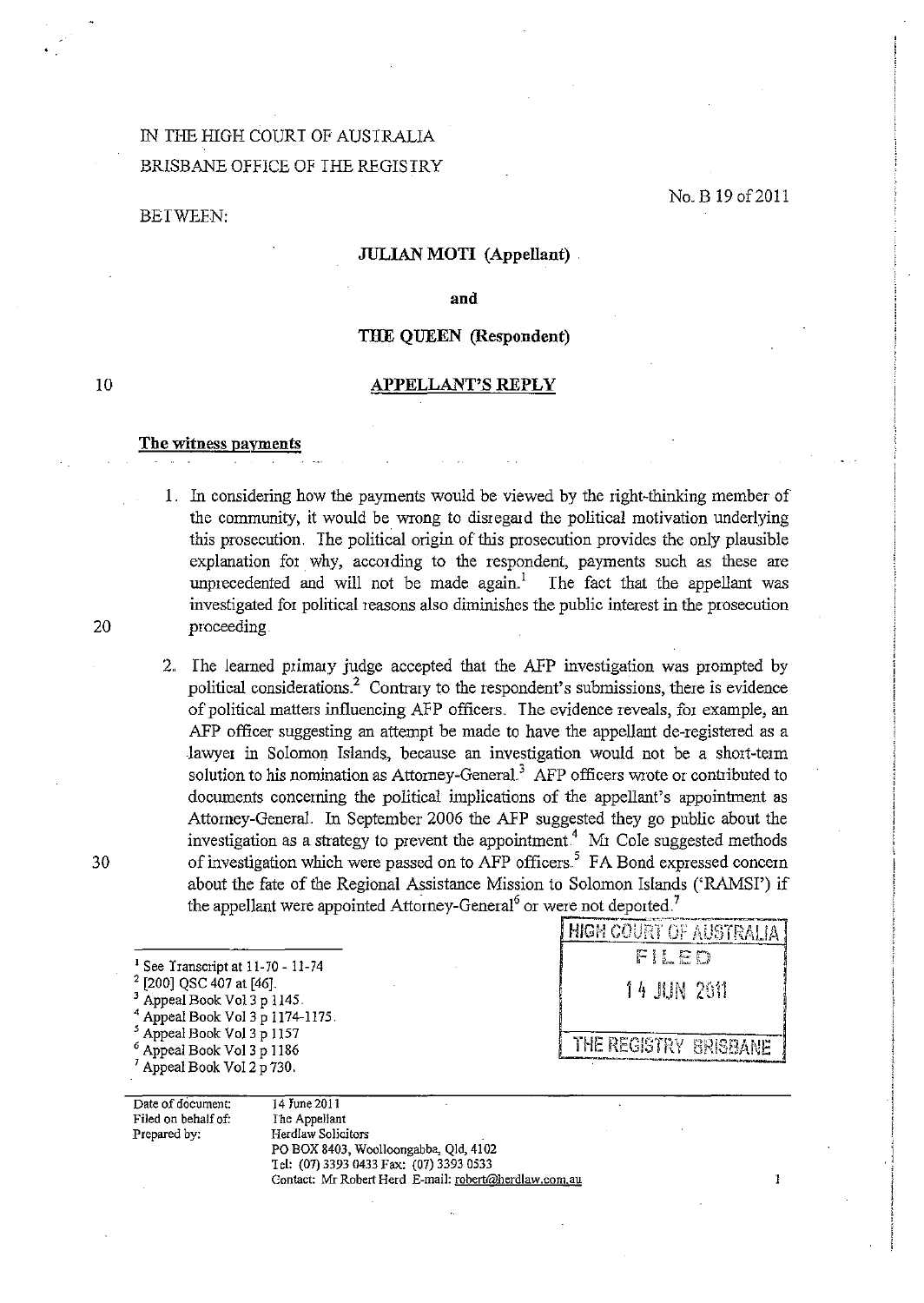- 3. The denial by the AFP of the witnesses' requests to be relocated to Australia or the south of France did not amount to proper limits being placed on the assistance the AFP provided. $8$  A direction was given by the Deputy Director of the CDPP that only expenses associated with being a witness should be paid, and any payment must not leave open the inference that it was a payment in return for evidence.<sup>9</sup> The AFP and theCDPP evidently ignored this advice as there was no effort made to restrict the payments to expenses associated with being witnesses.
- 4. Further, the use to which the payments were put was not properly monitored Payments to be used for rent were misappropriated with no sanction.<sup> $[0]$ </sup> The AFP were 10 informed that the complainant's family in Vanuatu were employing house staff and leading an extravagant lifestyle.<sup>11</sup> The payments were provided on condition that the recipients make reasonable efforts to seek paid employment  $12$ . There is no evidence of any attempt by the AFP to monitor compliance with this condition, or of any reduction in payments on account of any income derived by the witnesses
- 5, The respondent relies on the public interest in the prosecution proceeding. The public interest is diminished not only by political motivation for the investigation but the delay in commencing it, and the fact that the appellant was discharged at committal on the same allegations in Vanuatu in 1999.. The fact that the extratenitorial offences charged were desgined to cover offences not prosecuted in the country in which they 20 were committed is also relevant to the public interest  $^{13}$  Ostensibly in support of its argurnent concerning the public interest, the respondent has included in the appeal books and in a chronology it has filed irrelevant and prejudicial material. This appeal is not an opportunity for the respondent to litigate the case against the appellant.

### **The unlawful rendition of the appellant**

- 6. The appellant makes two submissions concerning the appellant's rendition:  $<sup>14</sup>$ </sup>
	- Ca) first, on the facts found at first instance, it followed as a matter of law that the Australian executive was a party to the appellant's rendition; and
	- (b) secondly, some evidence in respect of which there was an enoneous failure to make findings' shows that the Australian executive was a party to the appellant's rendition.
- 7. The appellant's primary argument on the first point is that the failure to characterise the actions of the Australian authorities as amounting to connivance or involvement in the unlawful removal is an error of law.<sup>15</sup> The approach to the facts in the courts

30

2

Contrary to the respondent's submissions at [18] and the reasons of Holmes IA [2010] QCA 178 at [35]

<sup>&</sup>lt;sup>9</sup> Appeal Book Vol 3 p 1249.

<sup>10</sup> Appeal Book Vol 3 p 1289

<sup>&</sup>lt;sup>11</sup> Appeal Book Vol 3 p 1242.

<sup>&</sup>lt;sup>12</sup>R v Moti [2009] QSC 407 at [60]; Appeal Book Vol 3 p 1292.

<sup>&</sup>lt;sup>13</sup> Commonwealth Parliament, House of Representatives, *Hansard*, Tuesday 3 May 1994 p 72.

<sup>&</sup>lt;sup>14</sup> There is nothing inappropriate in using the term 'rendition'. It refers to the return or surrender of persons to a jurisdiction. It is used in the cases: eg, *Vasiljokovic v Commonwealth of Australia* (2006) 227 CLR 614 at [82], [87] and [105] l' Appellant's submissions at [40], citing *Velte!* v *Lake Macquarie City Council* (2001) 202 CLR 439 at 450

<sup>(</sup>Gleeson CI, Gummow and Callinan JJ)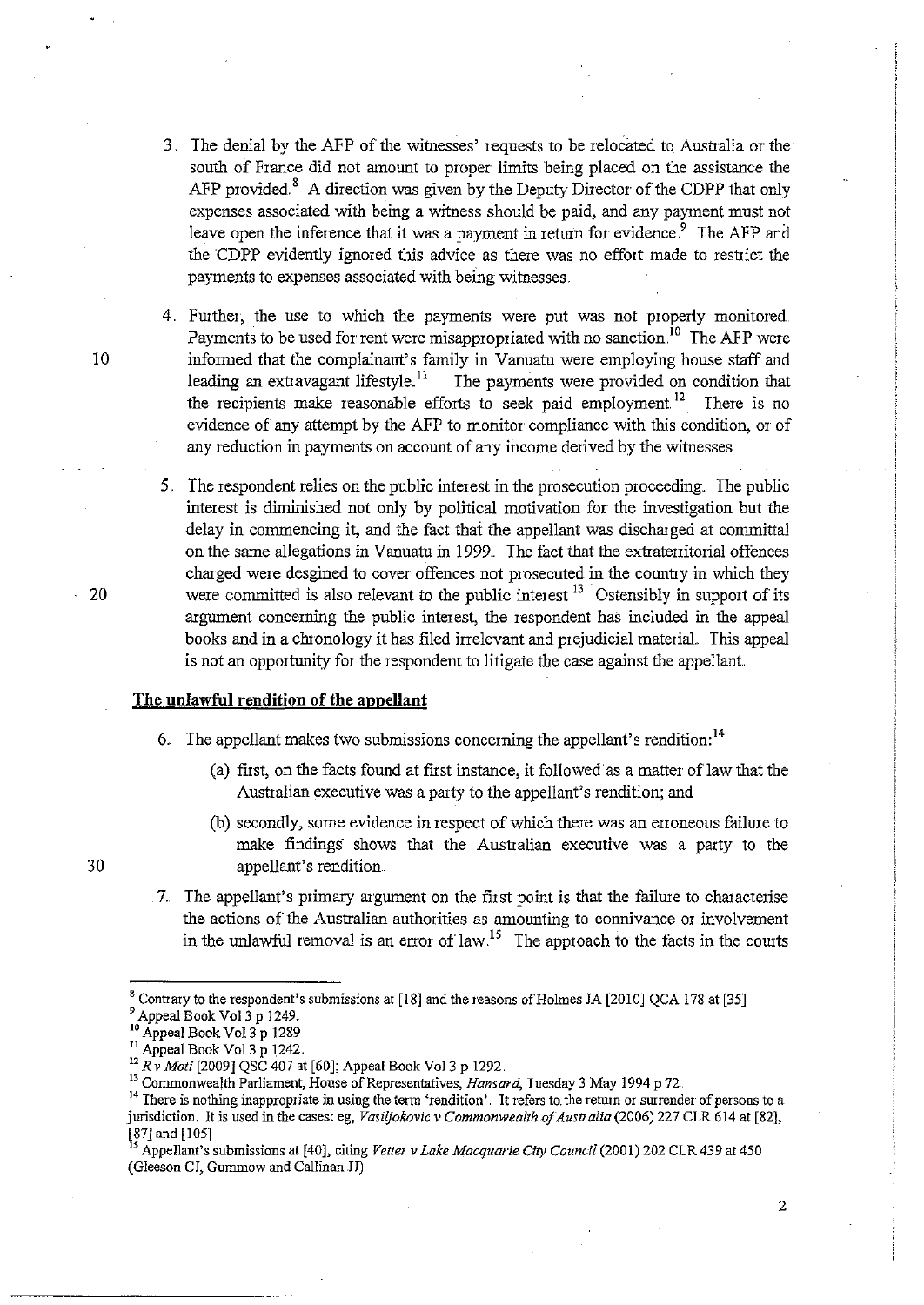below reflects an erroneous understanding of the notion of complicity employed in the disguised extradition cases Causation is not the test for complicity.

- 8. On the second argument, the appellant is entitled to challenge the fact-finding exercise undertaken in the Courts below.<sup>16</sup> It is clear that the principles governing the review of discretionary judgments set out in *House v R*<sup>17</sup> apply in appeals concerning orders to grant or refuse a permanent stay of proceedings.<sup>18</sup> Mistaking the facts and failing to take into account relevant considerations are both grounds for appellate intervention in accordance with those principles.<sup>19</sup> Further, as Fraser JA stated in the Court below: ". *what is in question in a "strict appeal" from an order* is *whether the*  10 *order was right or wrong on the evidence and the law as it stood at the time of the*  decision.<sup>320</sup> The respondent simply asserts that it is impermissible for the appellant to challenge the fact-finding exercise without citing authority. The relevant evidence is confined and is all before this Court.
	- 9. Mr Wickham and Mr Suri did not give evidence at the hearing Whether the views they expressed about the legality of the deportation were held in good faith does not matter, but must be doubted given the thoroughly specious nature of those views.
- 10. The fact that Ms Bootle and FA Bond were not lawyers is inelevant. Members of the executive do not need to be legally qualified to be amenable to the application of the principle recognised in *Bennett* and *Levinge ..* In any event, they were constantly 20 commnnicating with Canberra in order to obtain legal advice, and sent copies back to Canbena of relevant judgments, legislation, and of the injunction obtained by the appellant. There is no room for doubt that the Australian authorities knew full well of the blatant illegality of what was proposed.<sup>21</sup> FA Bond's denials in oral evidence that he knew of the illegality of the proposed deportation were exposed as false.<sup>22</sup>
- 11. The respondent submits that the Australian government "pressed" for the appellant's extradition after the change of government.<sup>23</sup> The Australian government did nothing to "press" for the appellant's lawful return by extradition beyond sending a further formal request It did so knowing it would not be acted upon. Australian officials followed the advice from Canbena not to discuss the means of the appellant's retum, 30 and not to express a preference for extradition or deportation.
	- 12. The fact that Mr Marshall had received from another source the same 'legal advice' FA Bond passed on to him does not alter the fact FA Bond's conduct clearly amounted to connivance in and encouragement of the unlawful deportation The test for complicity is not whether the secondary party caused the actions of the principal.

<sup>&</sup>lt;sup>16</sup> Australian Iron & Steel Pty Ltd v Luna (1969) 123 CLR 305 at 320 (Windeyer J) and Mickelberg v R (1989) 167 CLR 259 per at 267 *(Mason* CJ)

<sup>(1936) 55</sup> CLR 499 at 505

<sup>18</sup> See *R* v *Carroll* (2002) 213 CLR 635 at 657 [73] (Gaudron and Gummow IJ).

<sup>&</sup>lt;sup>19</sup> See also *Minister for Immigration and Multicultural Affaires v Yusuf* (2001) 206 CLR 323 at [75].

<sup>&</sup>lt;sup>20</sup> [2010] QCA 178 at [62]. His Honour cited numerous decisions of this Court in support of that formulation 10 these may be added *Roa!js and Traffic AurhOt iry* v *Royal* (2008) 245 AlR 653, a case in which this Court saw fit to intervene to correct an error of fact made in the Courts below

The respondent's position at first instance was that, if the deportation was illegal (which was not conceded) it 'was not illegal to the knowledge of any Ausltalian official or entity: see Appeal Book Vol3 p. 1058-1059

<sup>&</sup>lt;sup>22</sup> See I 6-87 Appeal Book Vol 1 p 233; and I 8-49 Appeal Book Vol p 286; and Appeal Book Vol 3 p 1219. This email was only disclosed to the appellant after FA Bond had given evidence on day 6 of the hearing  $^{23}$  Respondent's submissions at [6].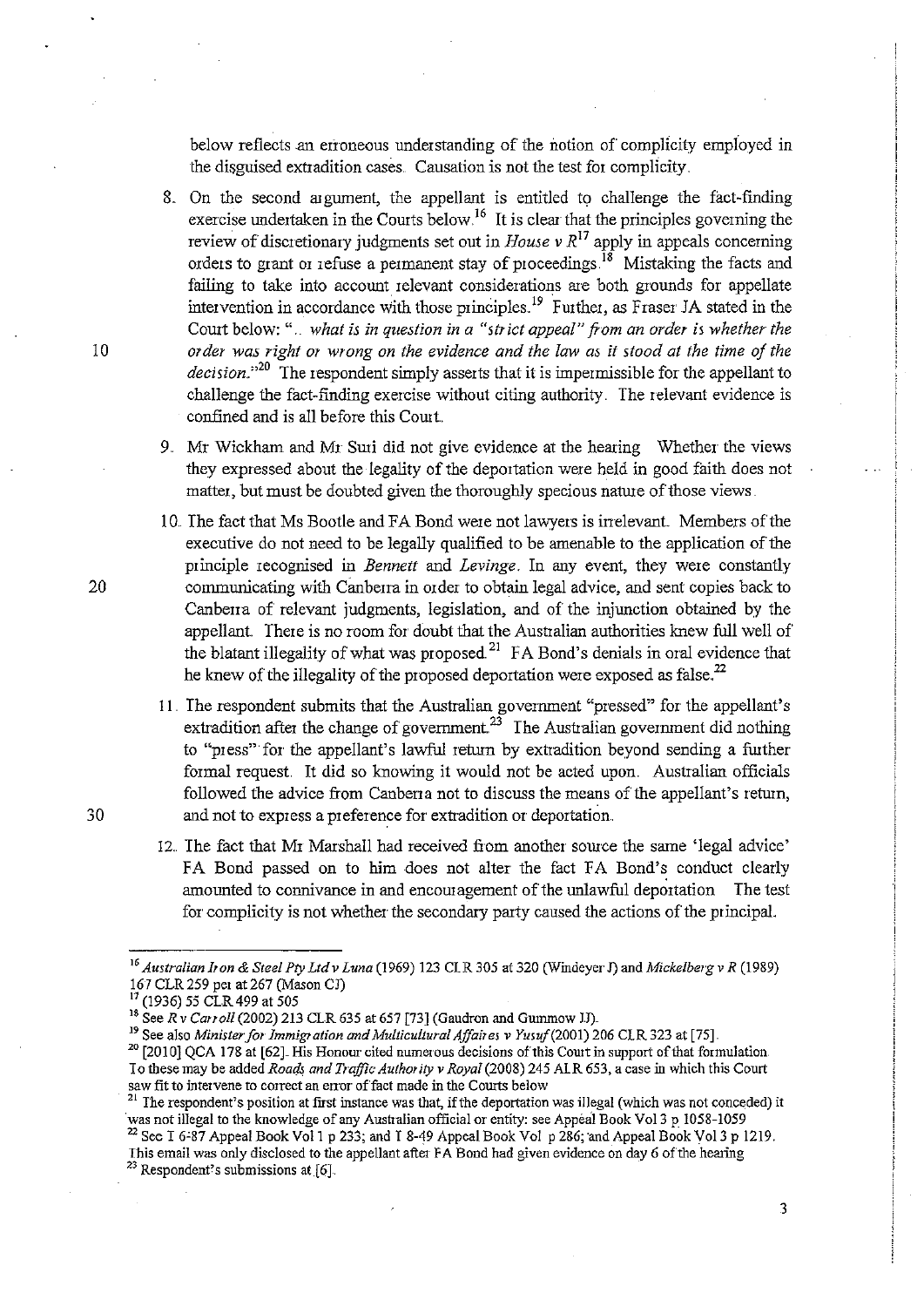### **Justiciability**

- 13. The respondent's reliance on the principle of non-justiciability is misplaced. The principle is not applied in any of the leading cases concerning disguised extradition. In *Levinge*,  $^{24}$  for example, Kirby P and McHugh JA clearly treated as justiciable the question of the legality of the conduct of the FBI in taking the accused from Mexico to the United States. In  $R \vee M$ ullen, the Court had regard to the fact that domestic Zimbabwean legislation concerning deportation was breached.<sup>25</sup> The jurisdiction to relieve against abuse of process in these cases could not function effectively if Courts 10 could not make relevant findings concerning events occurring in foreign countries.<sup>26</sup>
- 14. The respondent argues that *Bennett's* case effects no change to the applicability of non-justiciability because in that case there was a finding of complicity.<sup>27</sup> This implies that, if there were a finding of complicity in this case, then the question of the legality of the appellant's arrest and removal might become justiciable  $^{28}$  This is illogical. In *Levinge*, McHugh JA said that, *logically*, the first issue to consider is the legality of the appellant's removal.<sup>29</sup> The question of complicity can then be The question of complicity can then be considered by reference to identified conduct. This is the approach which should have been followed in the courts below. The illogical nature of the respondent's have been followed in the courts below. submissions is reflected in the grounds of the respondent's Notice of Contention 20 These are circular and as a consequence beg the question.
	- 15. The respondent seeks to stretch the application of the act of state doctrine beyond its limits. In doing so the respondent seems to ignore the judgments in *Habib* v *Commonwealth of Australia*<sup>30</sup> and *Re Ditfort, Ex Parte Deputy Commissioner of Taxation*<sup>31</sup> The limits of the act of state doctrine could be seen to explain why it is not applied in abduction cases. The principle of non-justiciability does not extend to:
		- (a) cases where "judicial or manageable standards" govern the issues;<sup>32</sup>
		- (b) conduct by a State which breaches human rights and international law;<sup>33</sup> and
		- (c) matters which require determination in the exercise of federal jurisdiction flowing from Ch III of the Constitution. $34$

16. With respect to the first point, the terms of the Deportation Act (SI) clearly:

 $26$  See further [18] below.

30

<sup>27</sup> Respondent's submissions at [32] There was no finding of complicity as such in  $R \nu$  Horseferry *Magistrates' Court; Ex Parte Bennett (No I)* [1994]1 AC 42, in which a question of law wasrefelred *to* the House of Lords The finding of complicity on the facts was made later in *R v Horseferry Road Magistrates' Court*; *Ex Parte Bennett (No 4)* [1995] 1 Cr App R 147 *Court; Ex Parte Bennett (No 4)* [1995] 1 Cr App R 147<br>
<sup>24</sup> Levinge v Director of Custodial Services (1987) 9 NSWLR 546.<br>
<sup>27</sup> See further [18] below.<br>
<sup>27</sup> Respondent's submissions at [32] There was no finding of complic

## <sup>28</sup> This also seems to be the approach adopted by Holmes JA: see *R v Moti* [2010] QCA 178 at [48]

<sup>&</sup>lt;sup>24</sup> Levinge v Director of Custodial Services (1987) 9 NSWLR 546.

<sup>&</sup>lt;sup>25</sup> [2000] QB 520 at 528-529

<sup>29 (1987) 9</sup> NSWLR 546 at 560D. <sup>30</sup> (2010) 183 FCR 62 ('Habib').

<sup>&</sup>lt;sup>31</sup> (1988) 19 FCR 347 at 368-372 *(Gummow I) ('Ditfort')* 

<sup>32</sup>*Buttes Gas* & *Oil Co* v *Hammer (No* 3) [1982] AC 888 at 938 (Lord Wilberfor~e); *Habib* (2010) 183 FCR 62 at  $[100]$  (Jagot J).

<sup>&</sup>lt;sup>33</sup> Habib (2010) 183 FCR 62 at [7] (Black CJ) and [135] (Jagot J); *Kuwait Airways Corp v Iraqi Airways Company* [2002]2 AC 883 at [18] (Lord Nicholls); [139]-[140] and [145] (Lord Hope); *Oppenheimet* v Cattermole [1976] AC 249

*<sup>34</sup> HaMb* (2010) 183 FCR 62 at [29] and [37] (Perram J); *Ditfort* (1988) 19 FCR 347 at 368-372 (Gummow T)